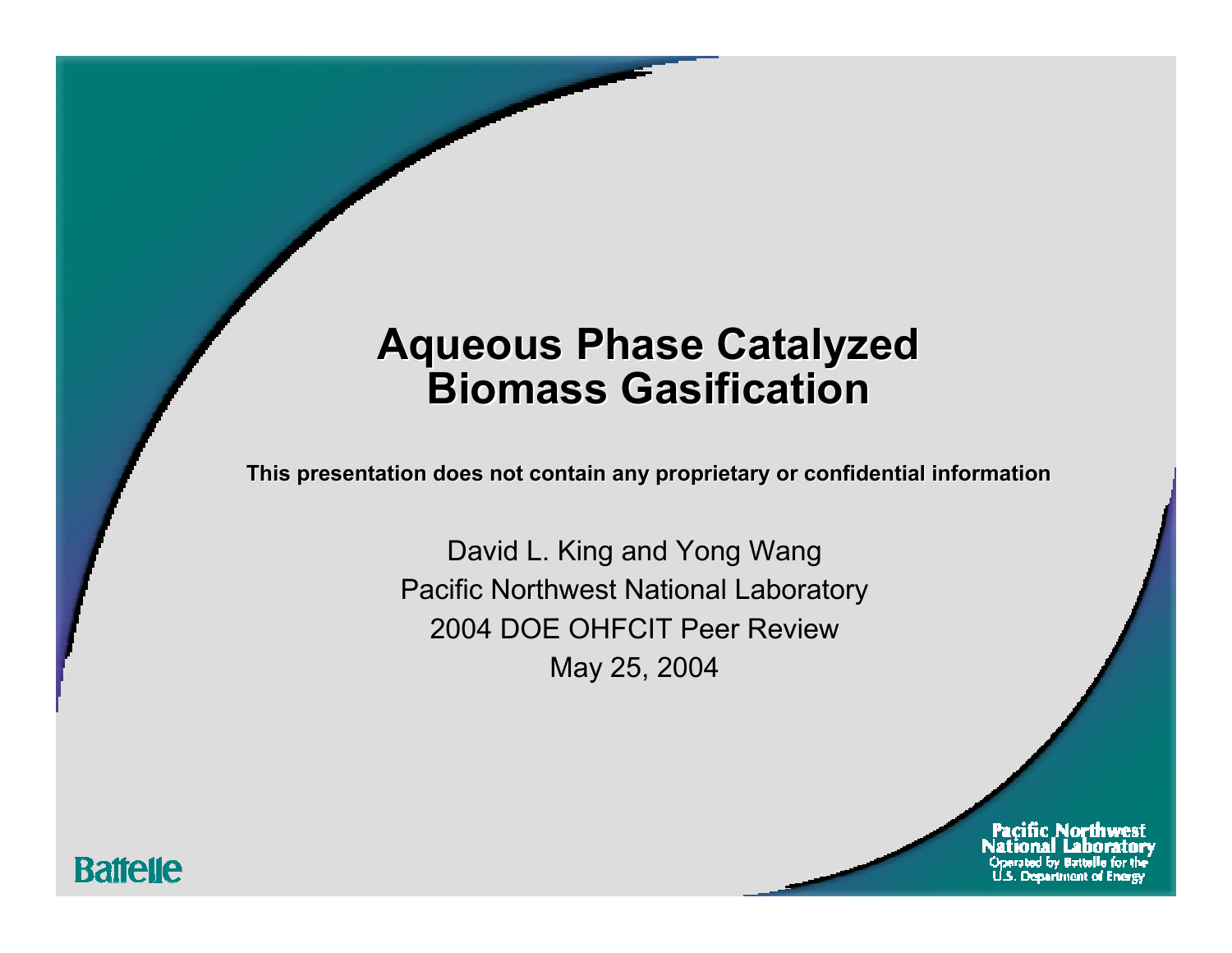# **Objective of Work Objective of Work Objective of Work**

**Develop a cost-effective method for the conversion of** biomass feedstocks to hydrogen

- Ethanol, PG, EG, glycerol
- $\bullet\,$  Sugars, sugar alcohols (xylitol, sorbitol, glucose)
- $\bullet\,$  Less refined starting materials such as cellulose, hemicellulose
- $\blacktriangleright$  Provide technical and economic comparison with alternate biomass conversion approaches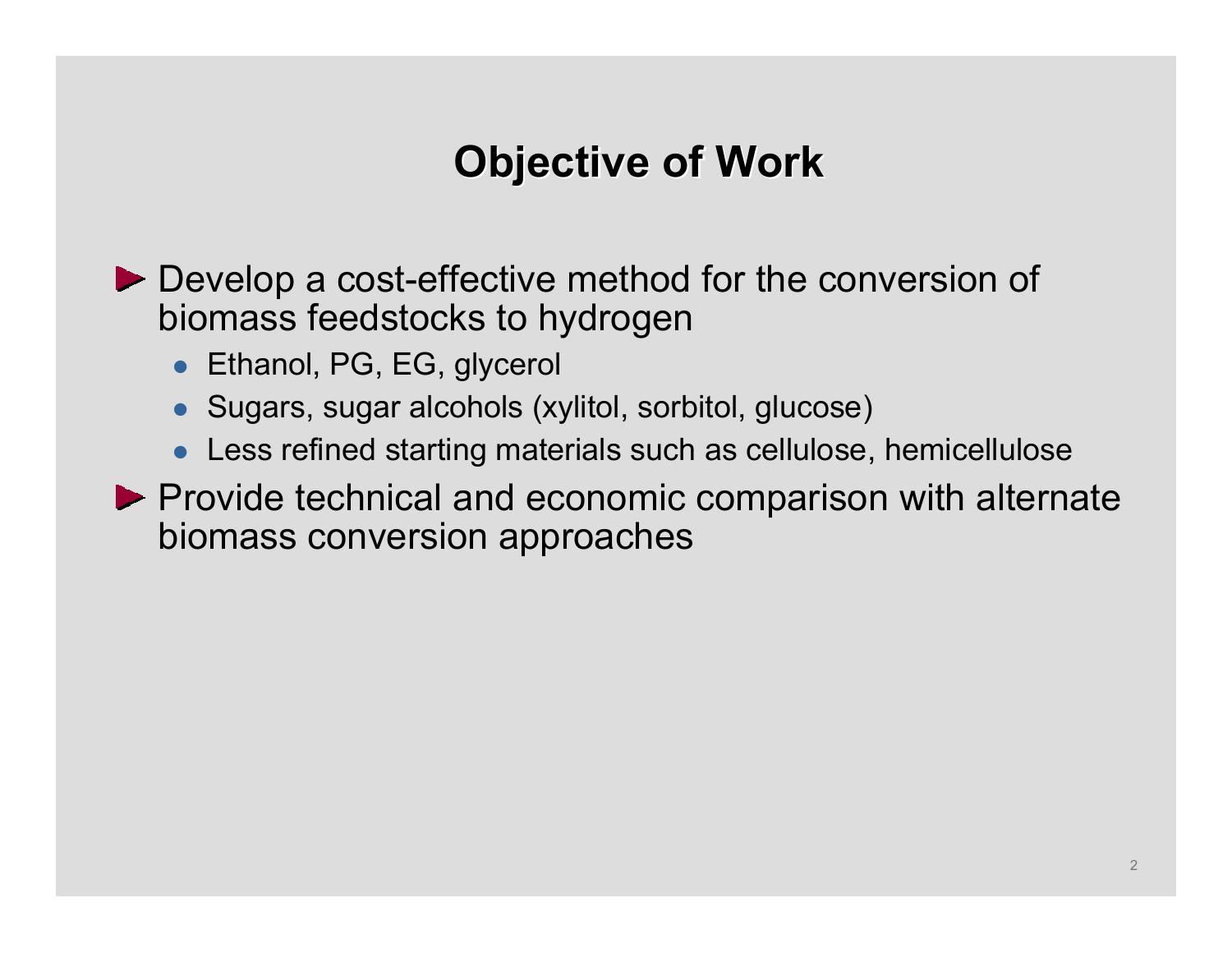# **Project Budget Project Budget Project Budget**

- New start FY2004
- ▶ Two separate projects consolidated into single project for total of \$100K funding
	- Aqueous phase gasification (\$50K)
	- Microchannel reforming (\$50K)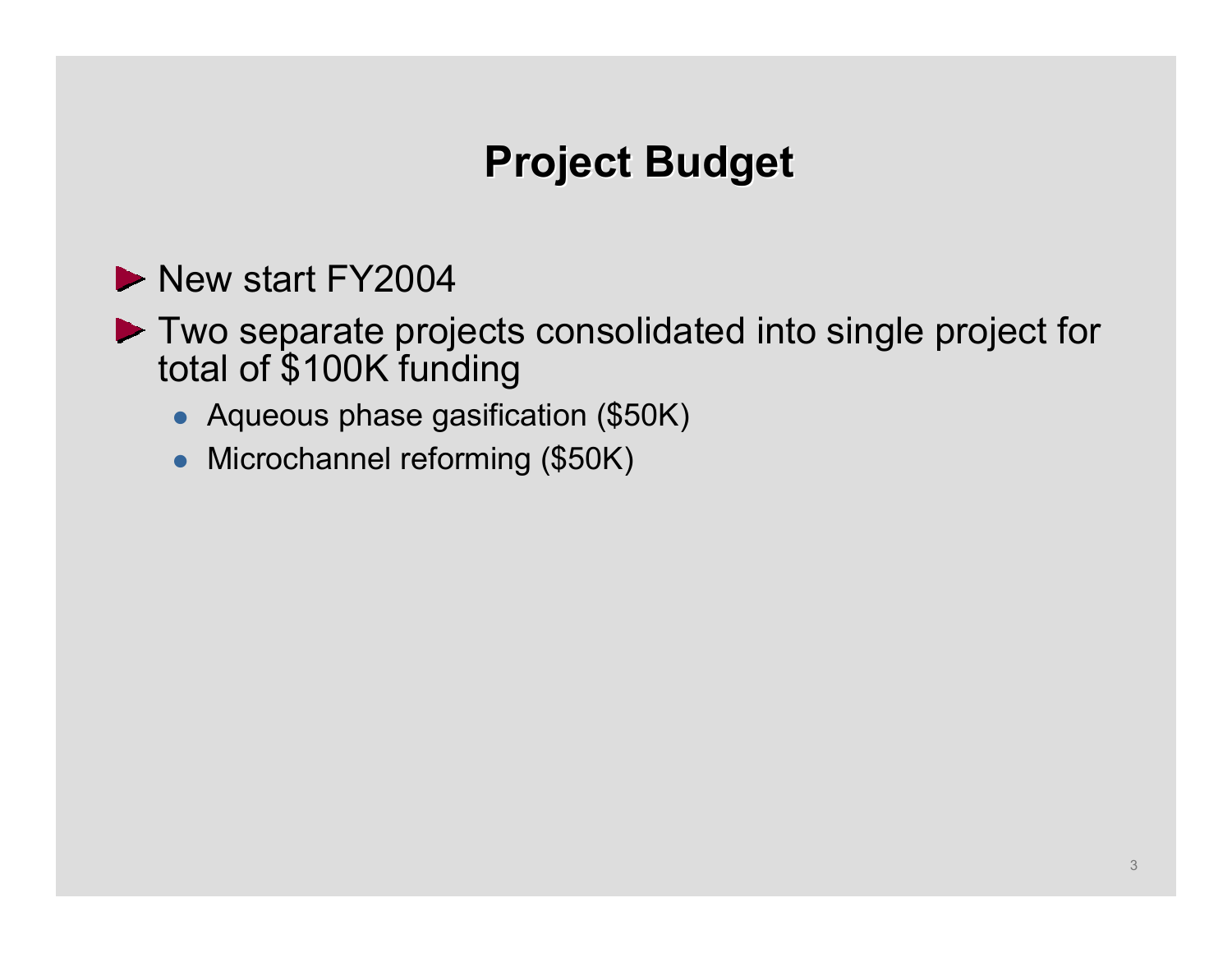# **Technical Targets and Barriers**

▶ Cost and efficiency targets as defined by DOE

- 2010 central hydrogen from biomass, total: \$2.90/kg H<sub>2</sub>
- 2010 reforming cost  $\sim$ \$1.90/kg H<sub>2</sub>
- Combined gasification plus reforming efficiency =  $67\%$
- ▶ Hydrogen production from biomass barriers (3.1.4.2.2)
	- "F" Feedstock cost and availability
		- **Improved technology for production, collection, transportation,** storage and preparation of feedstocks
	- "G" Efficiency of gasification, pyrolysis and reforming technology
		- Catalysts, heat integration, reactor configuration, feedstock handling, gas cleanup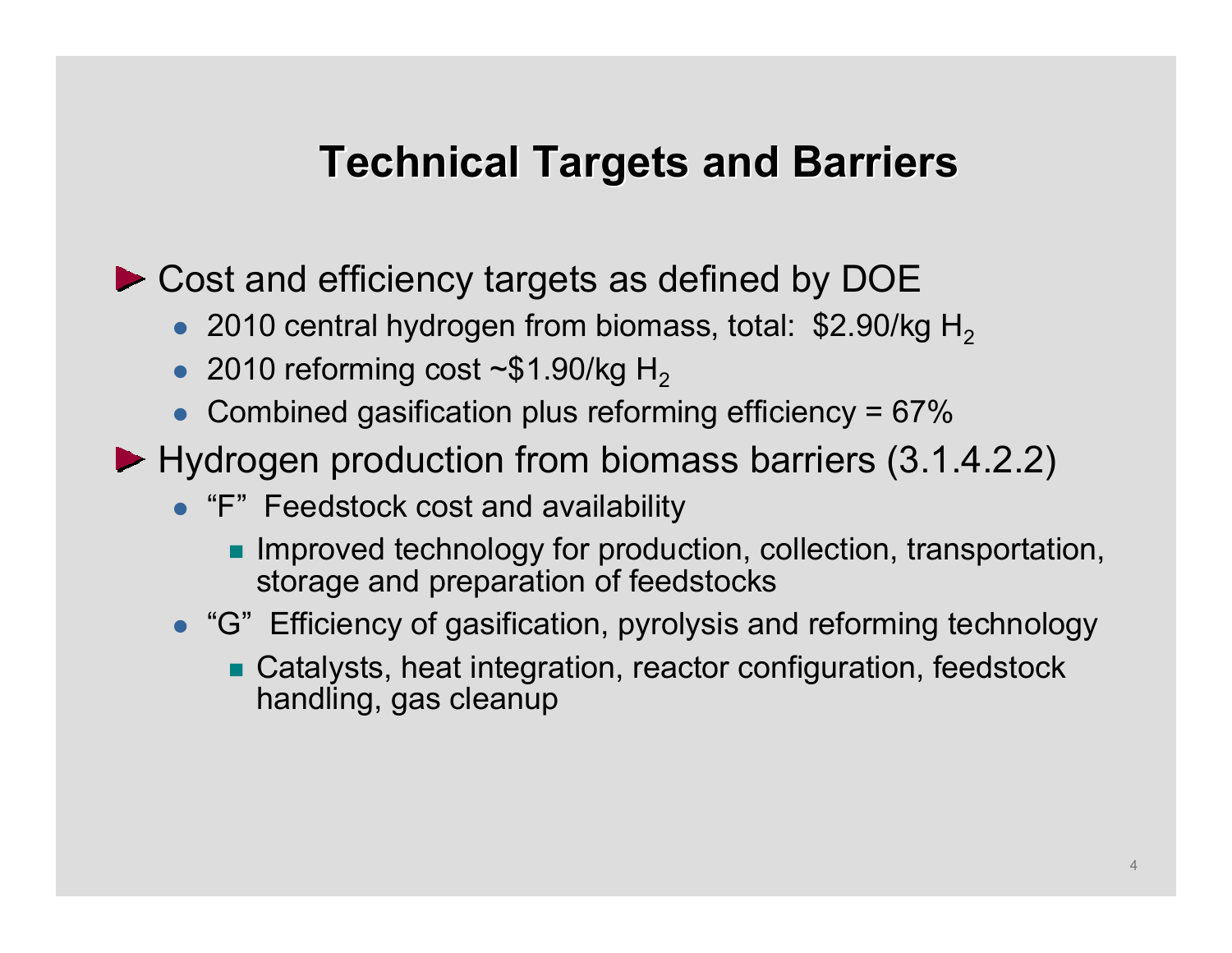### **Aqueous Phase Reforming Has Potential Advantages Aqueous Phase Reforming Has Potential Advantages Aqueous Phase Reforming Has Potential Advantages Over Conventional Reforming**

▶ Compatible with wet or water-soluble feedstocks

- Conventional steam reforming incompatible with sugars and sugar alcohols
- Eliminates need to vaporize water for reformation
- Improved capability to reform without concomitant reactant decomposition and carbon formation
- ► Low CO byproduct due to facilitated water gas shift
- $\blacktriangleright$  High pressure operation compatible with subsequent hydrogen purification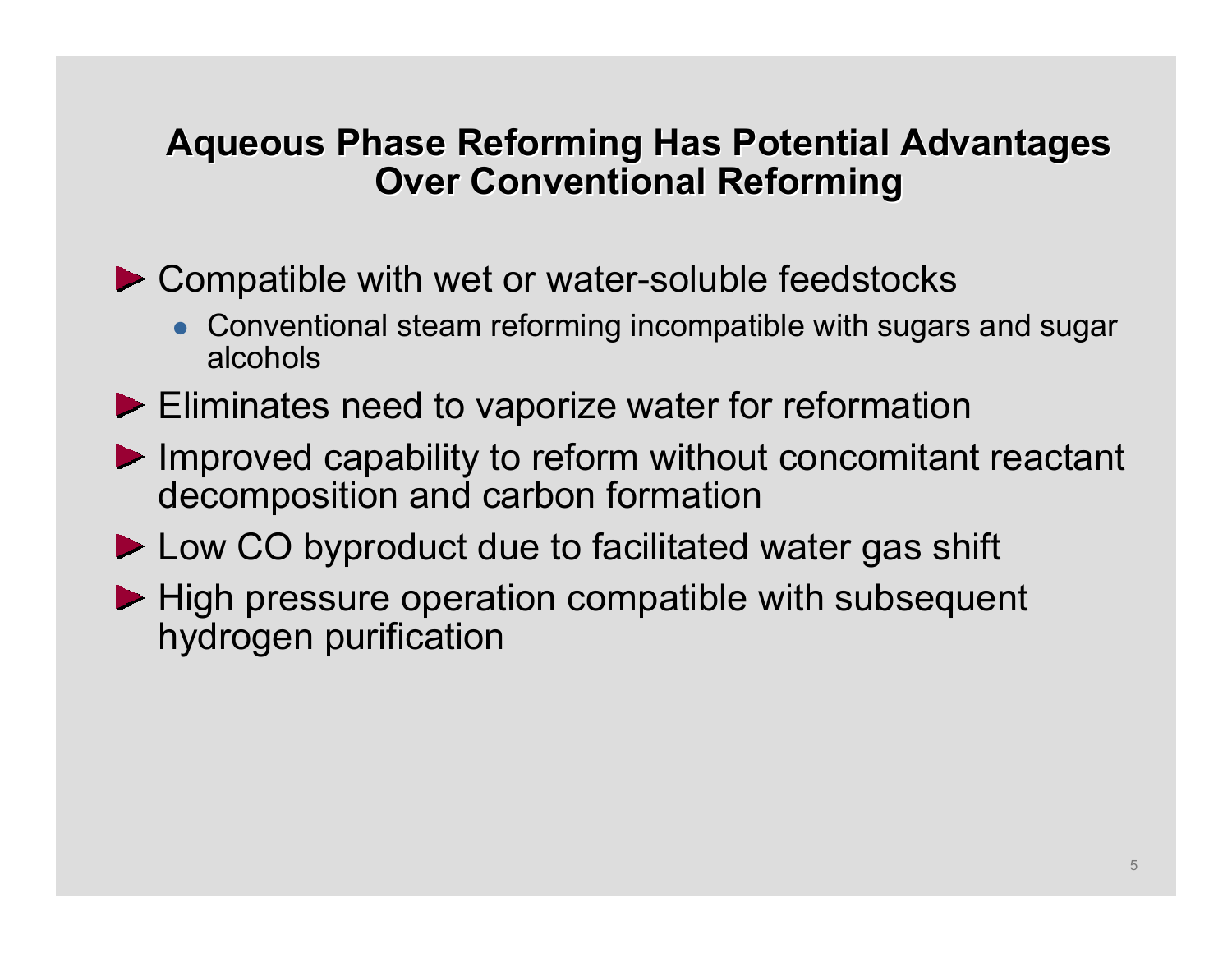# **Challenges of Aqueous Phase Reforming Challenges of Aqueous Phase Reforming Challenges of Aqueous Phase Reforming**

- Reactor volumetric productivity must be competitive with other biomass conversion technologies
- ▶ Selectivity toward hydrogen production is challenging
	- $\bullet$  H<sub>2</sub>, CO thermodynamically unstable relative to CH<sub>4</sub>, alkanes
	- Reactor configuration can have impact on selectivity
- ▶ Catalyst deactivation and reactor fouling must be minimized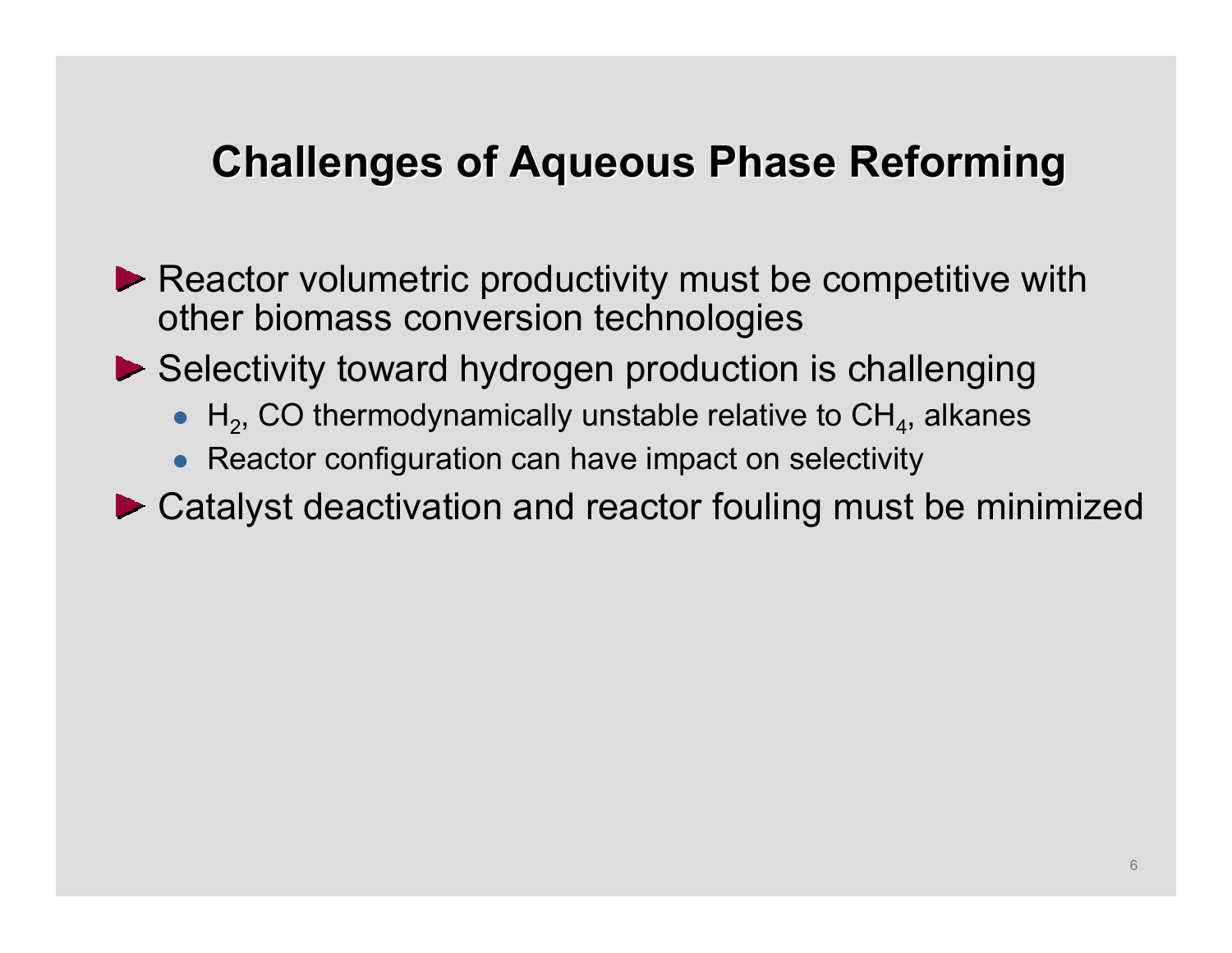#### **Steam Reforming Using Microchannel Reactors Steam Reforming Using Steam Reforming Using Microchannel Microchannel Reactors Reactors Complements Aqueous Phase Reforming Complements Aqueous Phase Reforming Complements Aqueous Phase Reforming**

- Improved heat and mass transfer significantly enhances reactor productivity
- Efficient thermal management and unit integration
- May offer best approach for
	- Fermentation-derived aqueous ethanol
	- Glycerol (bio-diesel byproduct)
	- Partially processed black liquor PG, EG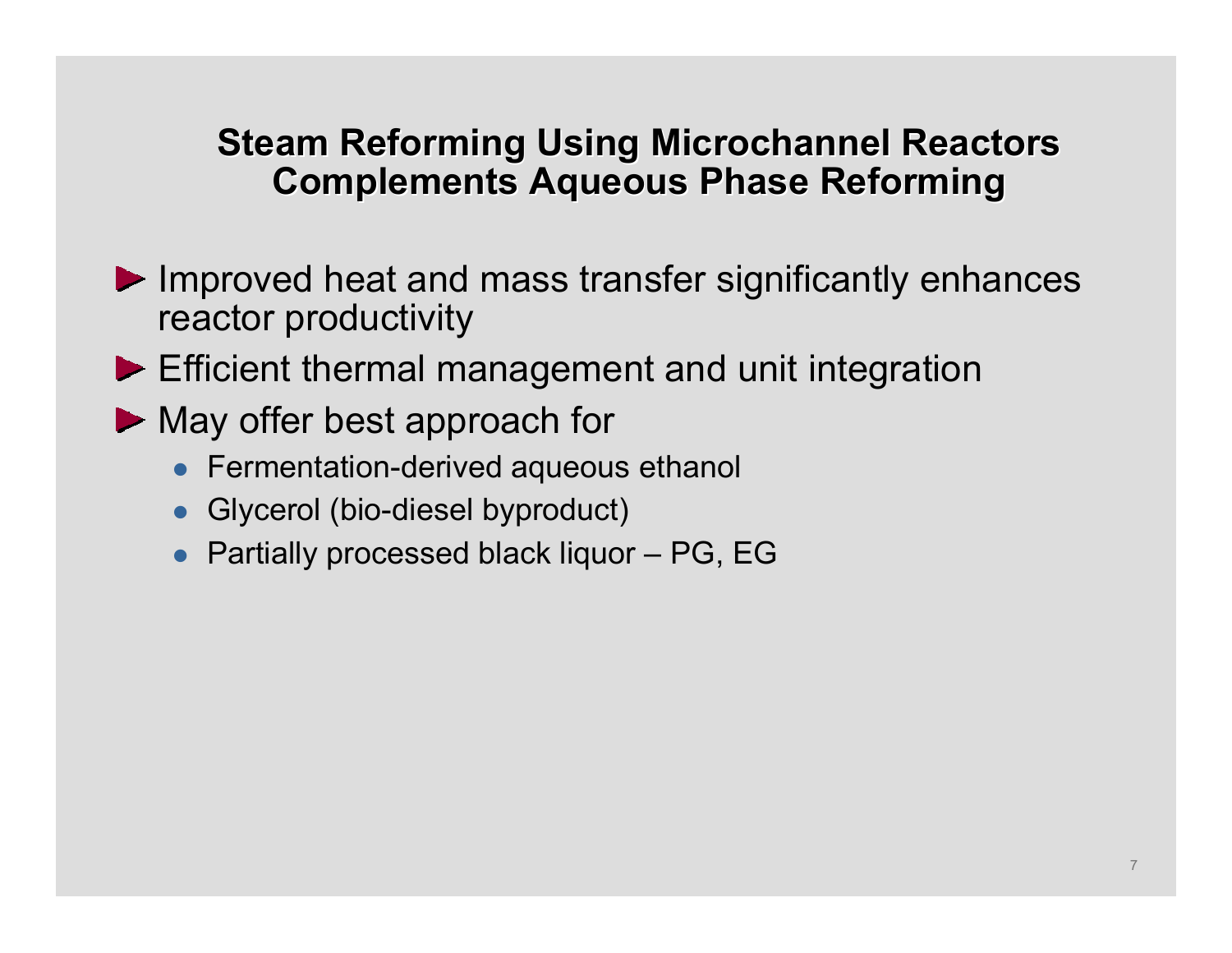#### **Recent Work Indicates Promise for Recent Work Indicates Promise for Recent Work Indicates Promise for Aqueous Phase Gasification 1 Aqueous Phase Gasification Aqueous Phase Gasification 1**

- ▶ Catalysts and reactors
	- Precious metals Pt, Pd best for hydrogen production
	- Rh, Ru, Ni tend to form methane, alkanes
	- Raney Ni + Sn dopant—reduces methanation activity of Ni
- Feedstocks
	- Glucose, sorbitol, glycerol, ethylene glycol, methanol
	- $\bullet$  Higher carbon number feedstocks have increased tendency for alkane formation
	- Fixed bed reactor to minimize series reactions
- Increasing temperature leads to greater production of alkanes, potential for undesirable side reactions
- 1 R.D. Cortright et. al. Nature, vol 418, 29 August 2002; J.W. Shabaker et. al., J. Catalysis 215 (2003) 344; G.W. Huber et. al. Science vol 300, 27 June 2003.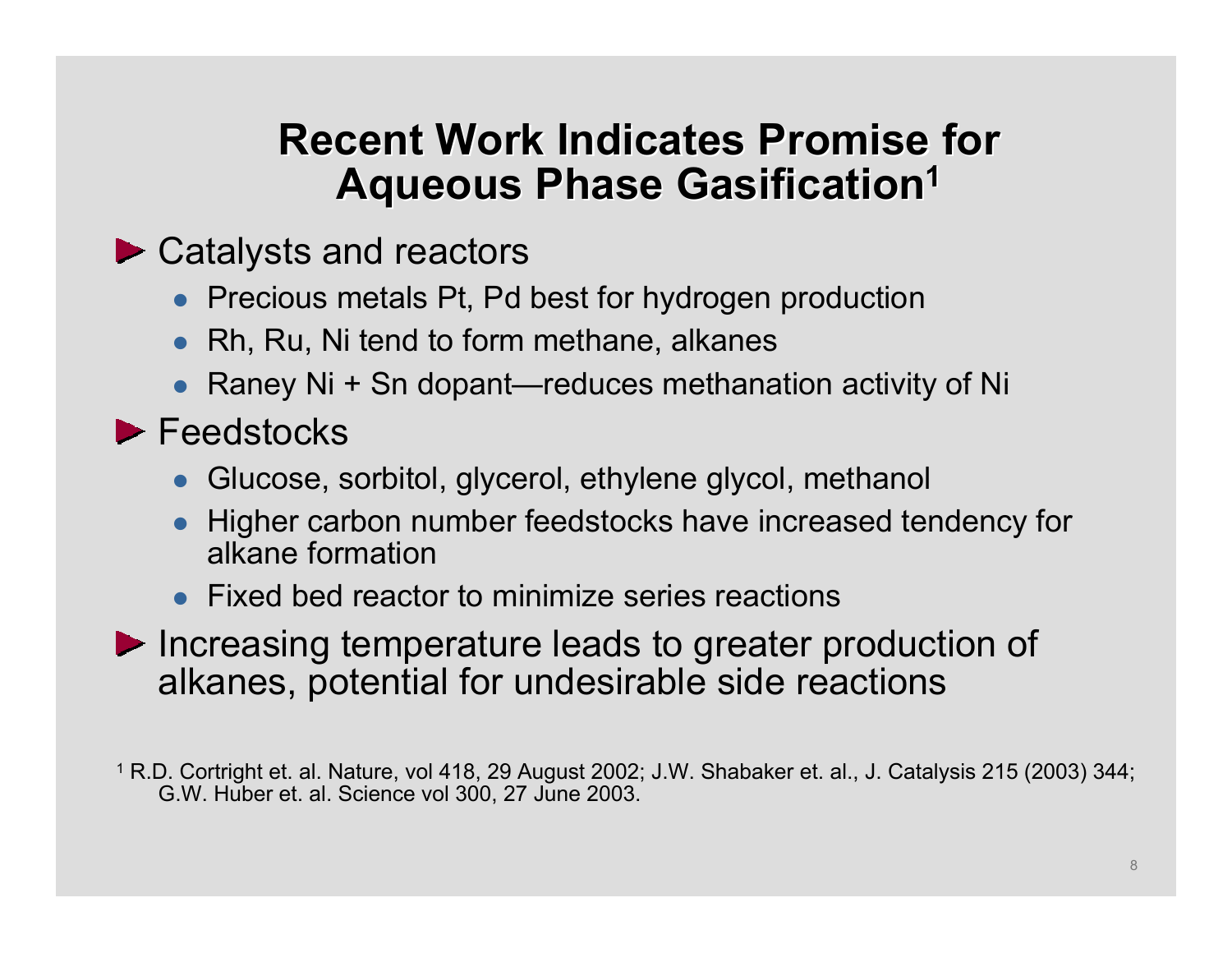# **Reactor Productivity Reactor Productivity Reactor Productivity**

- "Weisz window" provides rule-of-thumb regarding required reactor productivity for chemical processes
	- $\bullet$  Most chemical processes have reactor productivity 1x10-05 - 1x10-06 gmol reactant converted/cc-sec
		- **Higher productivity limited by mass and heat transfer**
		- **Lower productivity may be uneconomic**
	- Recently reported activity of  $Pt/Al_2O_3$  with sorbitol
		- $\blacksquare$  ~1x10<sup>-07</sup> mol sorbitol converted / cc-sec at 383K
		- $\textcolor{blue}{\bullet}$  ~1.24x10<sup>-6</sup> mole H<sub>2</sub> produced /cc reactor-sec <u>at low conversion</u>
		- **An order of magnitude increase in activity may be necessary for** an economic aqueous phase gasification process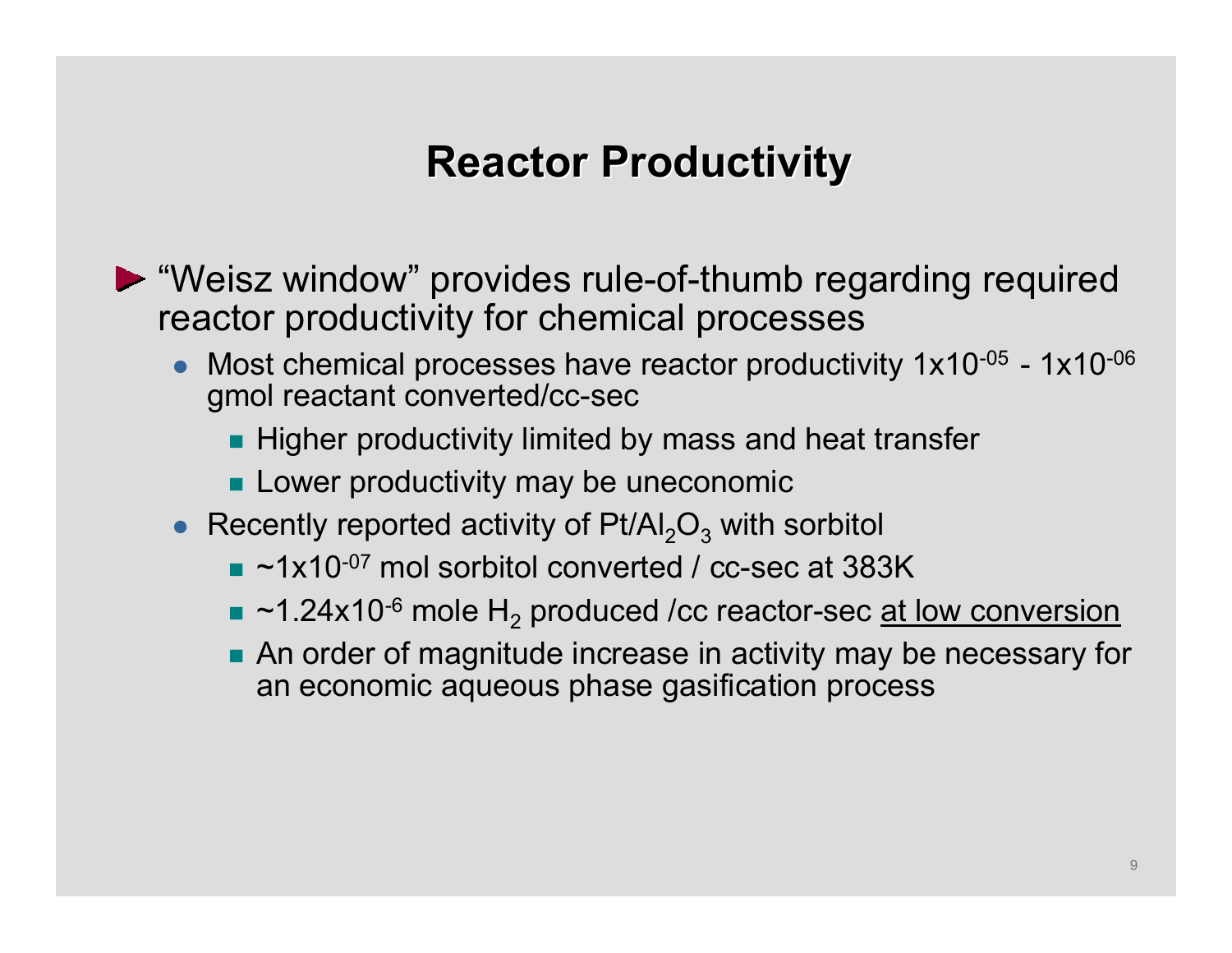# **Technical Concept Technical Concept Technical Concept**

- Synergistic aqueous-phase reforming and microchannel steam reforming to produce hydrogen from biomass
	- $\bullet$ Feedstock flexibility with aqueous phase reforming
	- $\bullet$ Efficient steam reforming with microchannel reaction technology

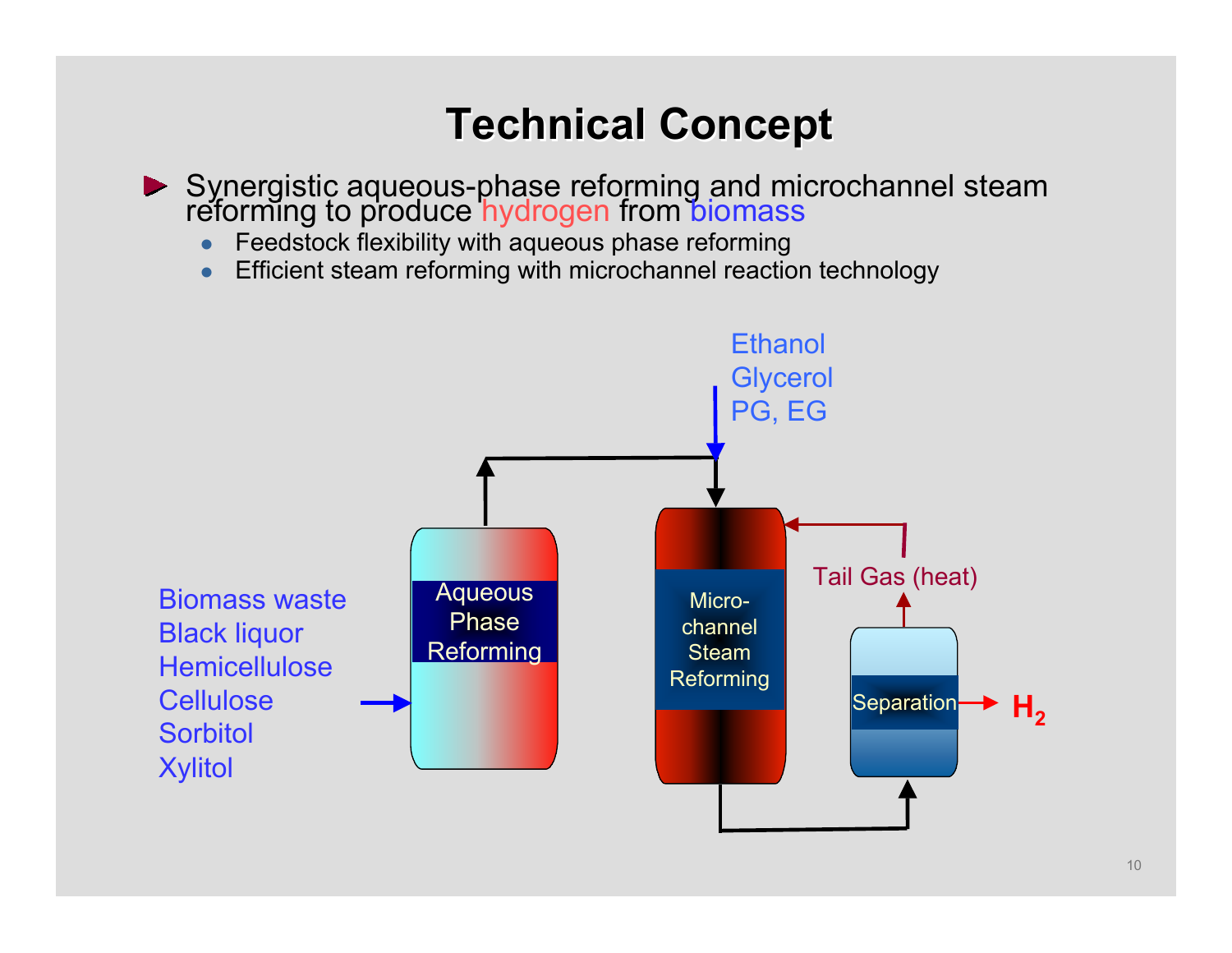# **Technical Approach Technical Approach Technical Approach**

- ▶ Aqueous phase gasification
	- $\bullet$  Select xylitol as model feedstock which is difficult to steam reform
	- $\bullet$  Evaluate catalyst candidates via combinatorial/high throughput screening approach
	- $\bullet$  $\bullet$  Maximize activity toward useful gas phase products:  $\mathsf{H}_2$  plus hydrocarbons
	- Select best catalysts for further reactor studies
- **Microchannel steam reforming** 
	- $\bullet$  Demonstrate the efficient steam reforming of the effluent from aqueous phase gasification of xylitol
	- $\bullet$ Compare microchannel vs. conventional steam reforming of ethanol
- Combine aqueous gasification with microchannel steam reforming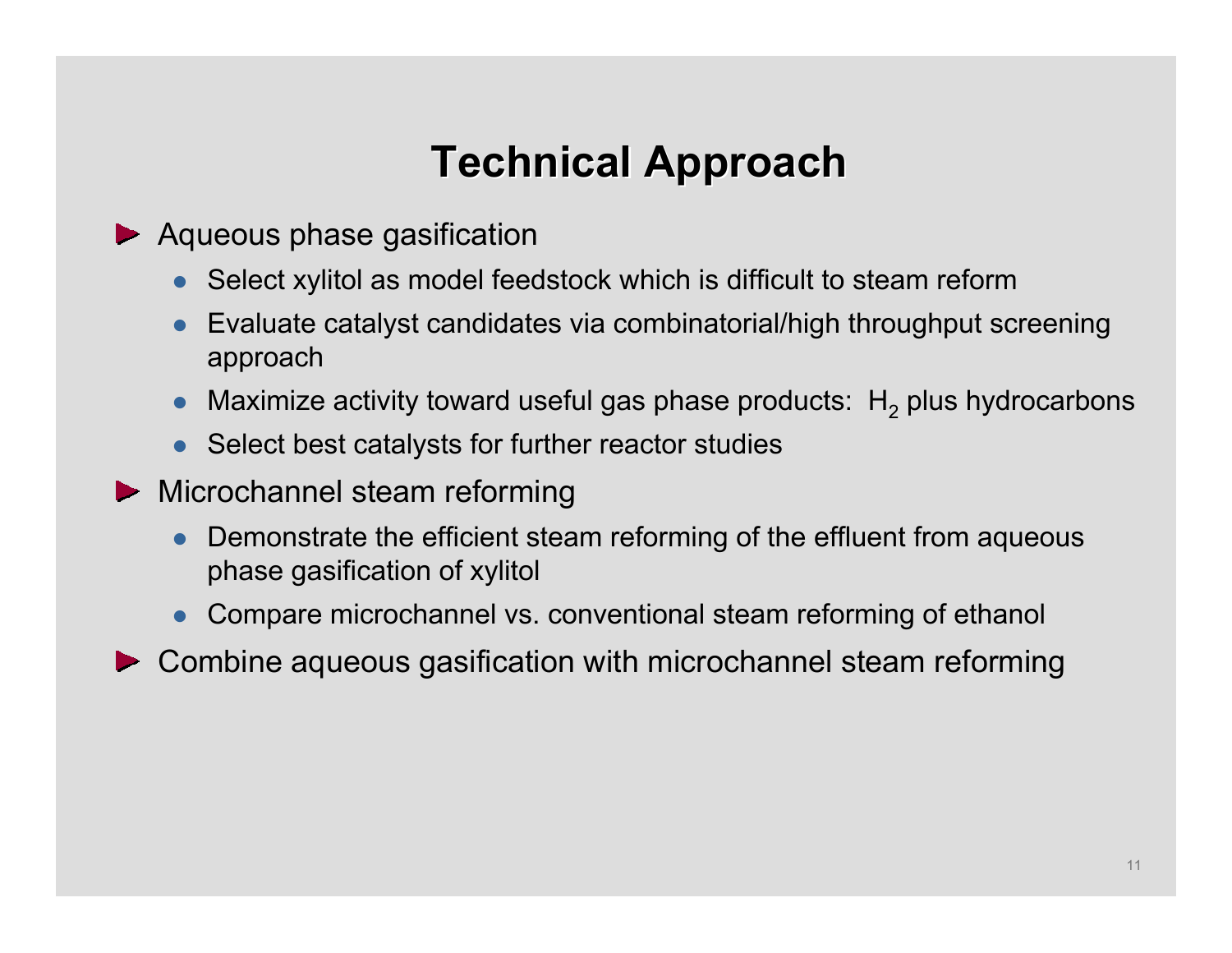### **Combinatorial-High Throughput Screening of Combinatorial Combinatorial -High Throughput Screening of High Throughput Screening of Aqueous Phase Gasification Catalysts Aqueous Phase Gasification Catalysts Aqueous Phase Gasification Catalysts**

- Current equipment provides qualitative comparisons of catalyst performance
	- $\bullet$ Liquid phase analysis (no gas phase sampling)—activity based on depletion of starting material

#### ▶ Xylitol gasification: testing protocols

- 200°C (maximum temperature of operation)
- 5% xylitol in water
- Catalyst charge: 5 wt.%
- $\bullet$ Metal loading on support: 3 wt.%
- $\bullet$  $\bullet~$  Gas overhead: 5%H $_2$ /95%N $_2$  at 500 psi (initial)
- Reaction duration: 4 hours
- Analysis: hplc
- $\blacktriangleright$  Preliminary findings
	- Ru most active of group VIII metals
	- $\bullet$  $\bullet~$  TiO $_2$  (rutile), carbon most effective supports for gasification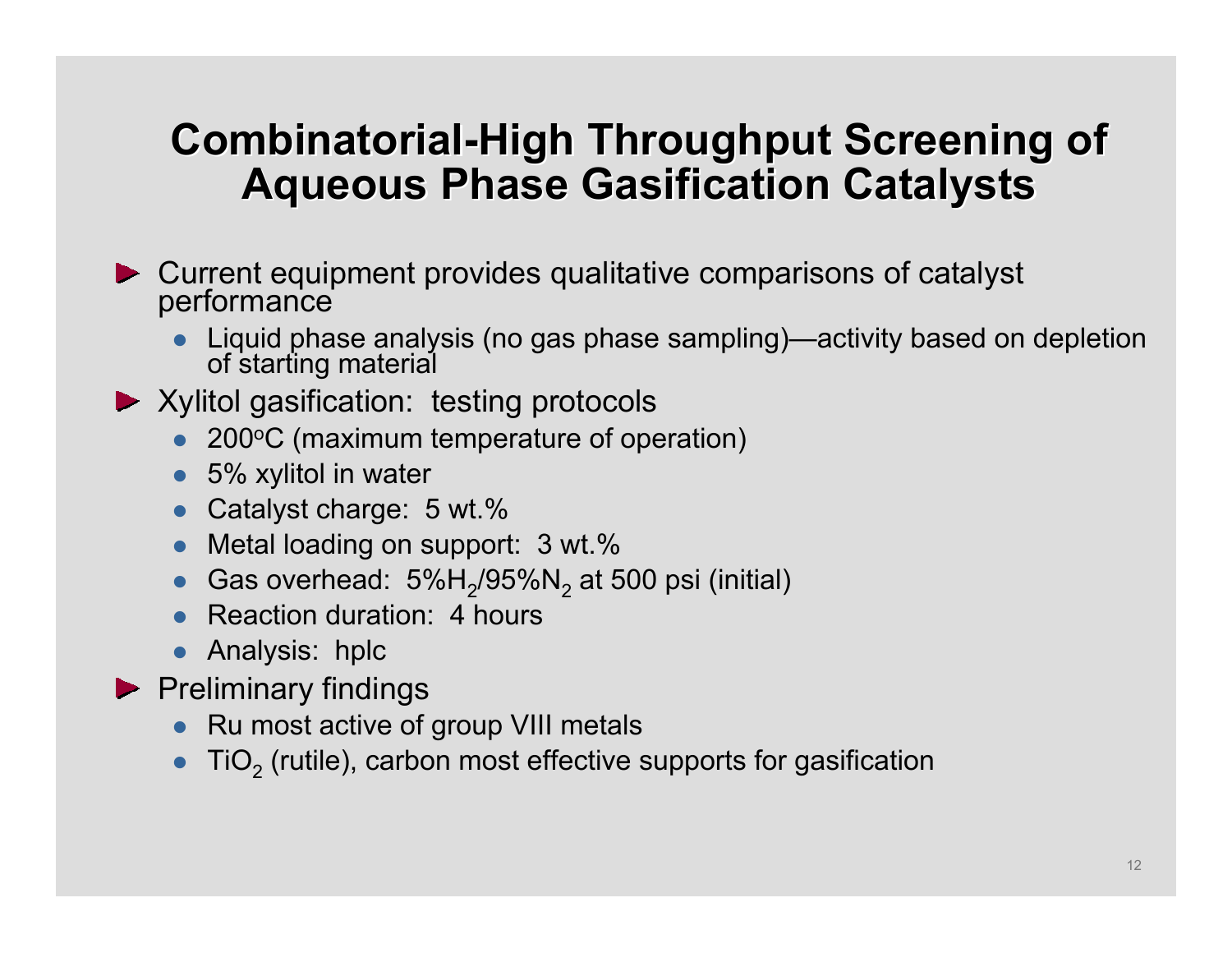#### **Combinatorial/High Throughput Screening Facilitates Identification of New Catalysts Combinatorial/High Throughput Screening Combinatorial/High Throughput Screening Facilitates Identification of New Catalysts Facilitates Identification of New Catalysts**

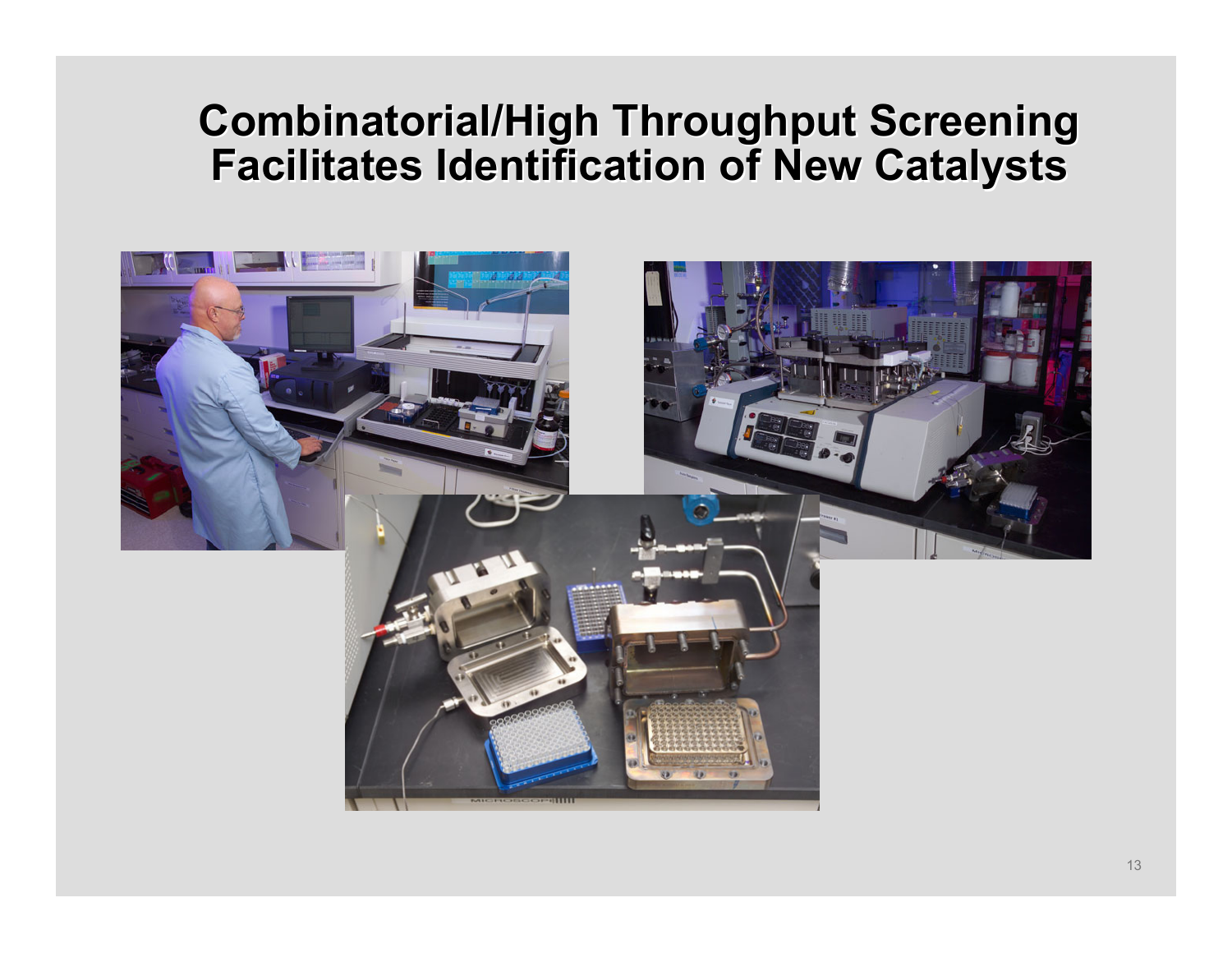### **Combinatorial/High Throughput Screening Combinatorial/High Throughput Screening Combinatorial/High Throughput Screening Shows Catalyst Differences Shows Catalyst Differences Shows Catalyst Differences**

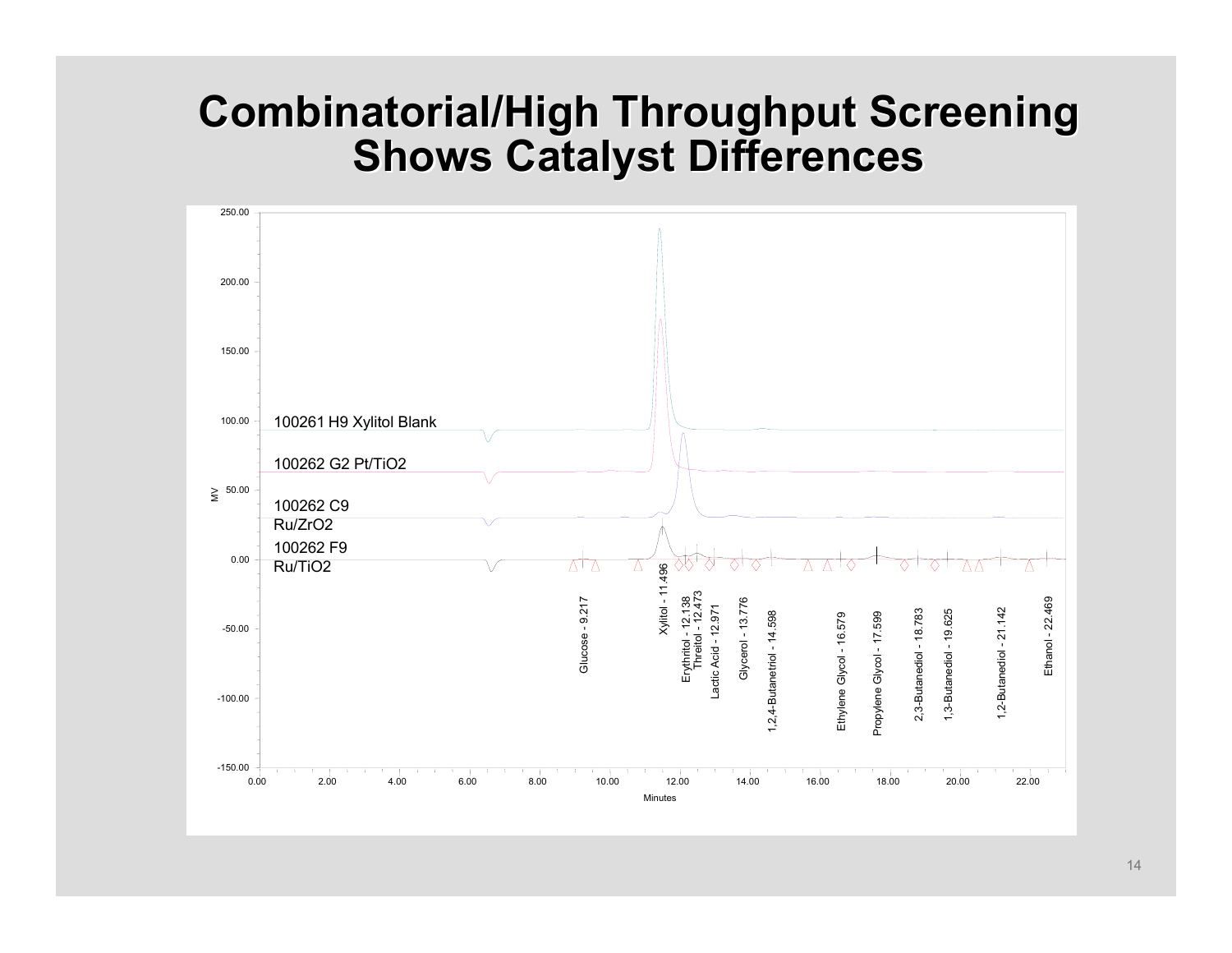# **Microchannel Steam Reforming Steam**

- Steam reforming of methane (primary aqueous phase product) has been demonstrated
- ▶ Steam reforming of aqueous ethanol and glycerol
	- $\bullet~$  Fermentation derived ethanol has the potential to meet the H $_2$ Fermentation derived ethanol has the potential to meet the H<sub>2</sub> cost<br>target (\$1.50/kg)
	- $\bullet$  Bio-diesel byproduct glycerol has potential to be cost competitive (\$0.10/lb)
- Demonstrate the advantage of microchannel reactors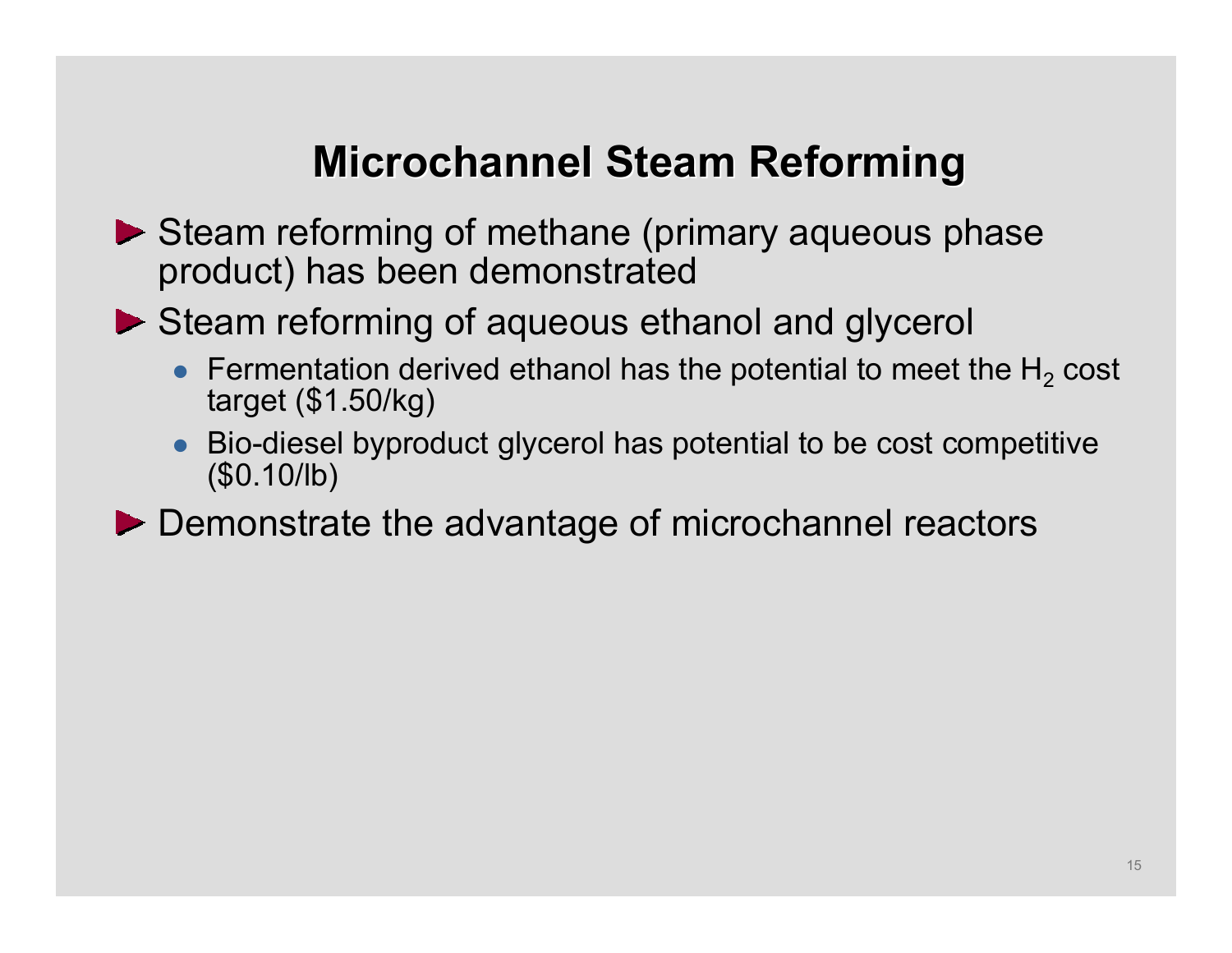## **Ethanol Steam Reforming Ethanol Steam Reforming Ethanol Steam Reforming**



 $\rm C_2H_5OH$  = CH $_3$ CHO + H $_2$   $\,$  (1)  $C_2H_5OH = C_2H_4 + H_2O$  (2)  $CH_3CHO = CO + CH_4$  (3)  $CH_4 + H_2O = CO + 3H_2$  (4)  $\rm C_2H_4$  + 2H<sub>2</sub>O = 2CO + 4H<sub>2</sub> (4')  $\mathsf{CH}_3\mathsf{CHO}$  +  $\mathsf{H}_2\mathsf{O}$  = 2CO + 3 $\mathsf{H}_2$  (4'')  $CO + H<sub>2</sub>O = CO<sub>2</sub> + H<sub>2</sub>$  (5)

- • **Pathways for the steam reforming of ethanol are complex**
- • **Ethylene and methane are the potential intermediates**
- • **Efficient ethanol steam reforming depends on the control of intermediate formation and their efficient reforming.**

Cavallaro, *Energy & Fuels*, **14** (2000) 1195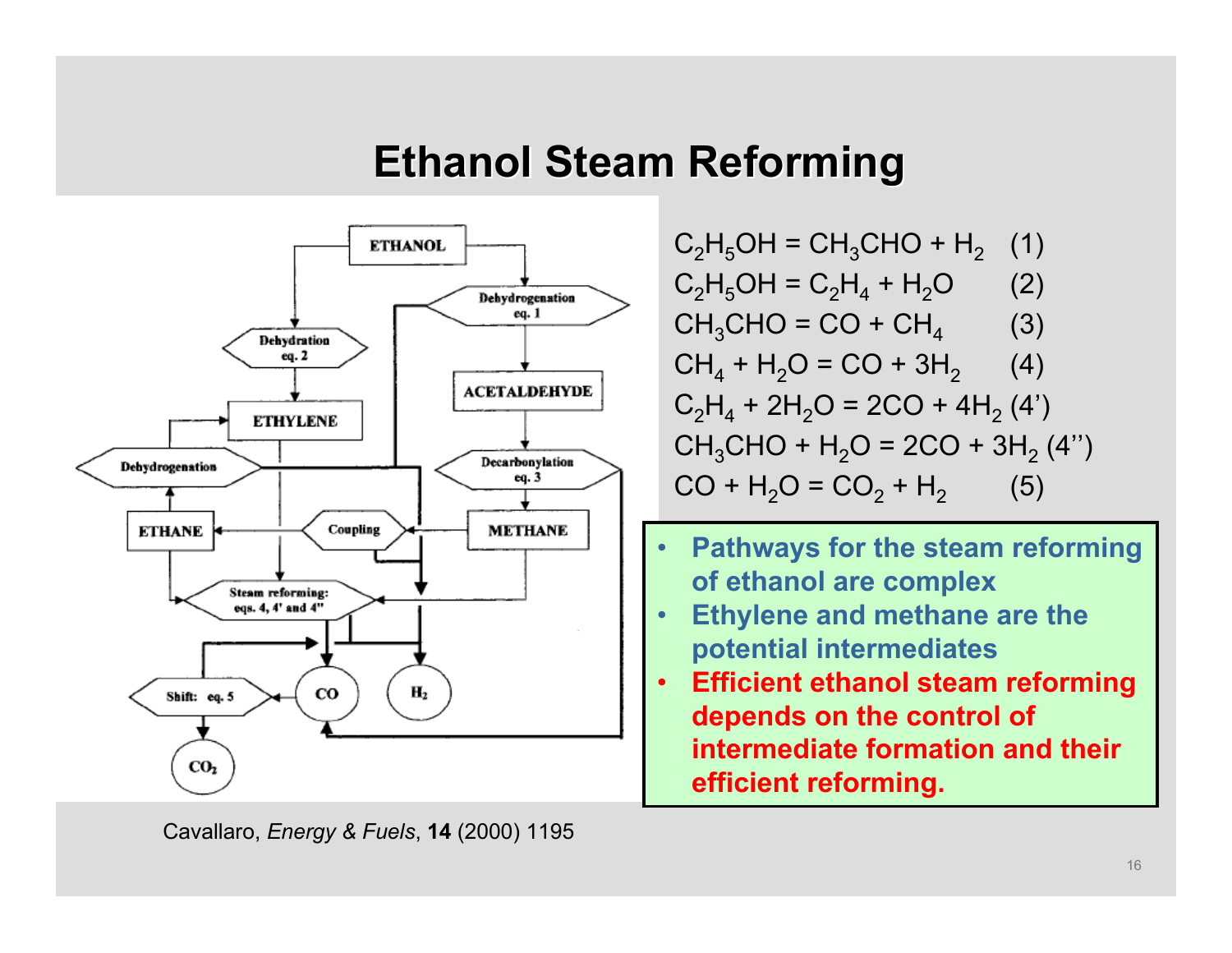### **Effect of Pt Addition on Rh/CeO2-ZrO2Effect of Pt Addition on Rh/CeO Effect of Pt Addition on Rh/CeO2-ZrO2Reforming of Ethanol Reforming of Ethanol Reforming of Ethanol**

Reaction conditions: GHSV = 75,660 cm $^3$ /gh, H $_2$ O/EtOH/N $_2$  = 3.0/1.0/1.8



• Pt enhances EtOH conversion and selectivity to CO<sub>2</sub>, likely due to enhanced WGS.

 $\overline{17}$ 

• **Pt also increases the selectivity to CH4, likely due to increased decarbonylation**

•• Further improvement in catalysts to minimize CH<sub>4</sub> formation is needed.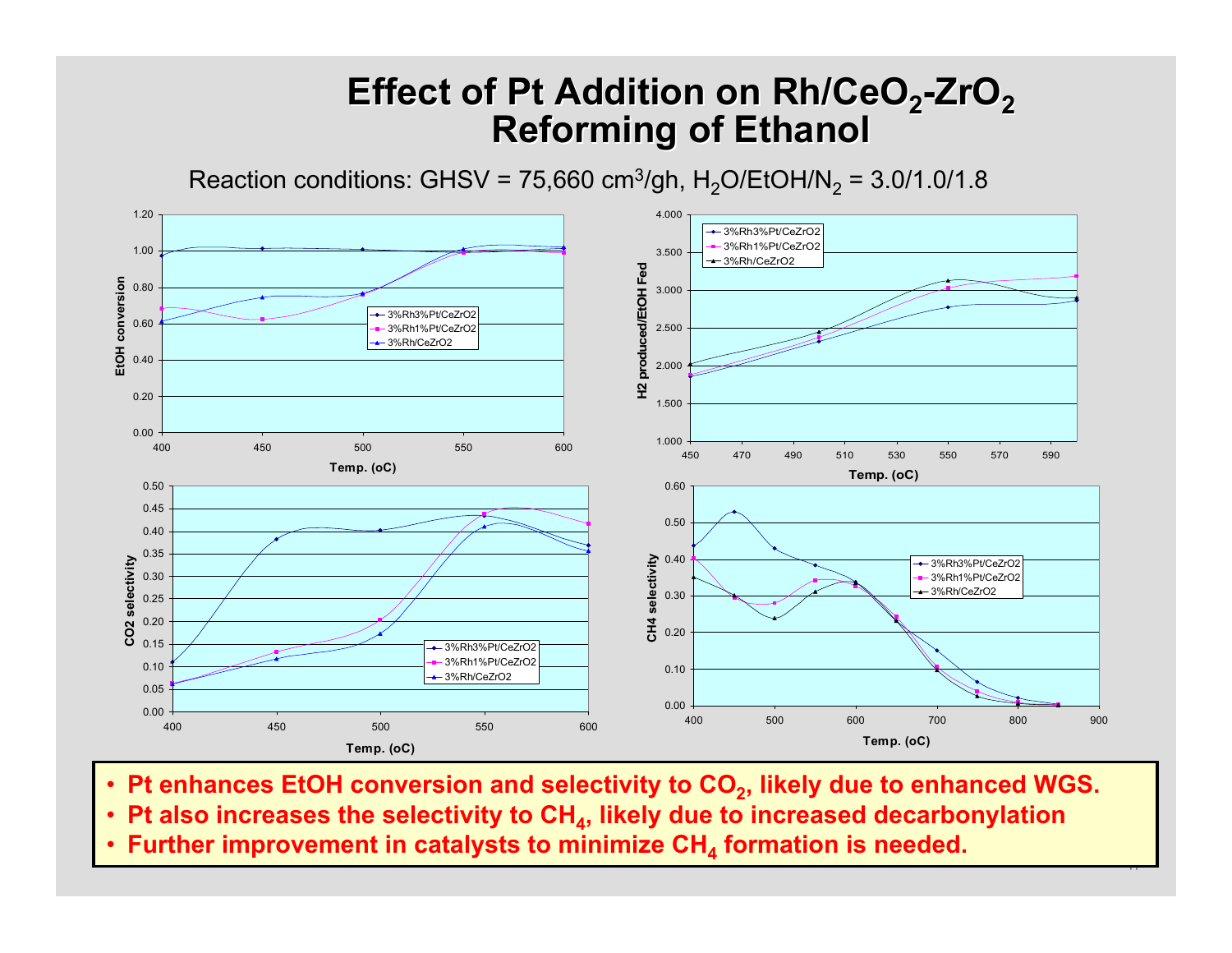### **Reforming of Ethanol Shows Reforming of Ethanol Shows Reforming of Ethanol Shows Advantage of Microchannel Reactor Advantage of Advantage of Microchannel Microchannel Reactor Reactor**

Catalyst: 3%Rh-3%Pt/CeO<sub>2</sub>-ZrO<sub>2</sub>



Reaction conditions: GHSV = 75,660 cm $^3$ /gh, H $_2$ O/EtOH/N $_2$  = 3.0/1.0/1.8 Quartz tube fixed bed reactor vs. microchannel reactor

**H 2 productivity at low temperatures can be enhanced using microchannel reactor due to efficient heat transfer.**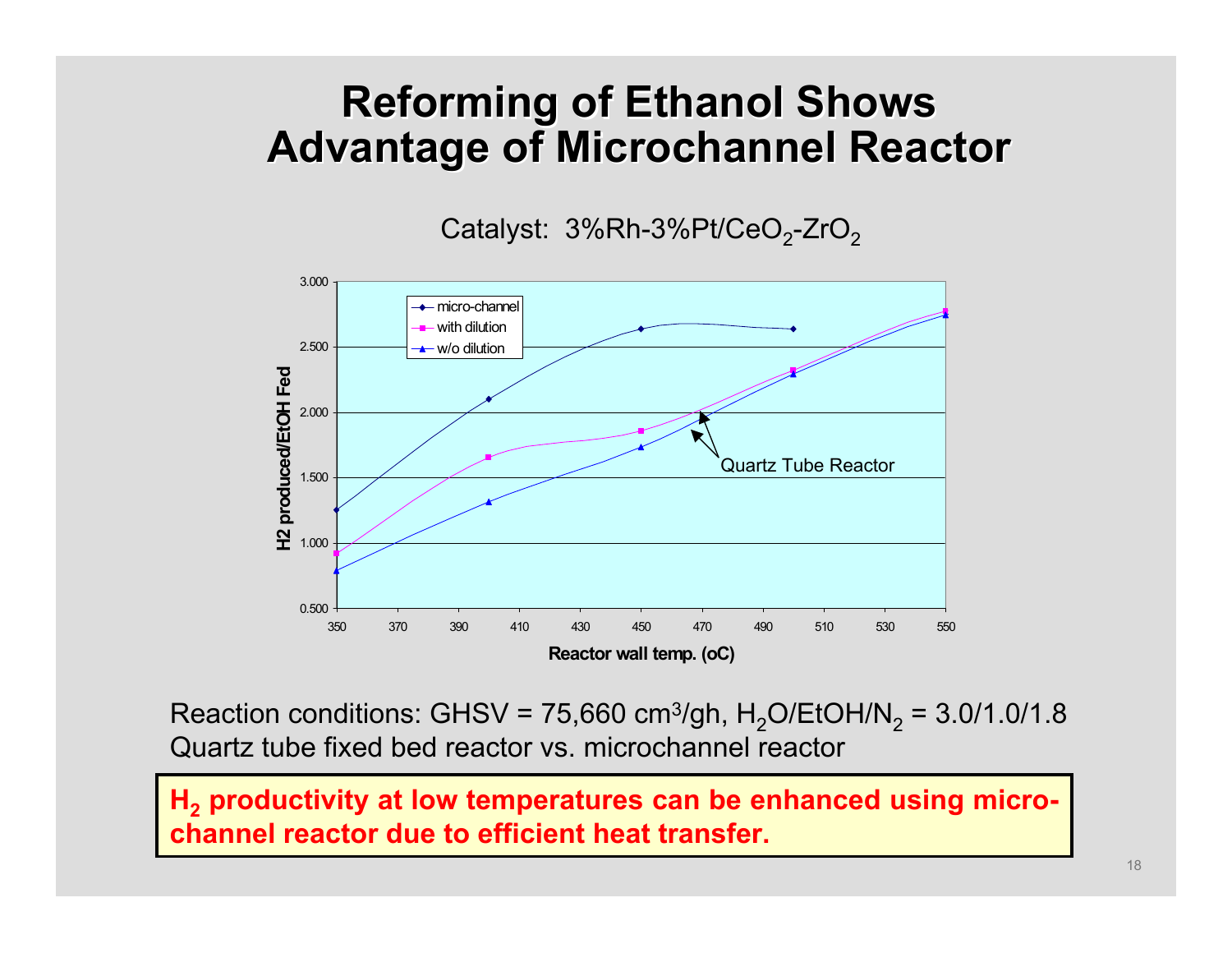# **Conclusions Conclusions Conclusions**

- Aqueous phase gasification provides attractive alternative for generation of hydrogen from biomass feedstocks
- $\blacktriangleright$  Preliminary screening of catalysts indicate ruthenium as attractive candidate for production of gas phase products
- $\triangleright$  Steam reforming of ethanol indicates two possible pathways:
	- $\bullet\,$  Via ethylene
	- $\bullet\;$  Via methane
- Addition of Pt to Rh/CeO $_2$ -ZrO $_2$  catalyst increases undesirable methane formation
	- More acidic supports will favor desired ethylene pathway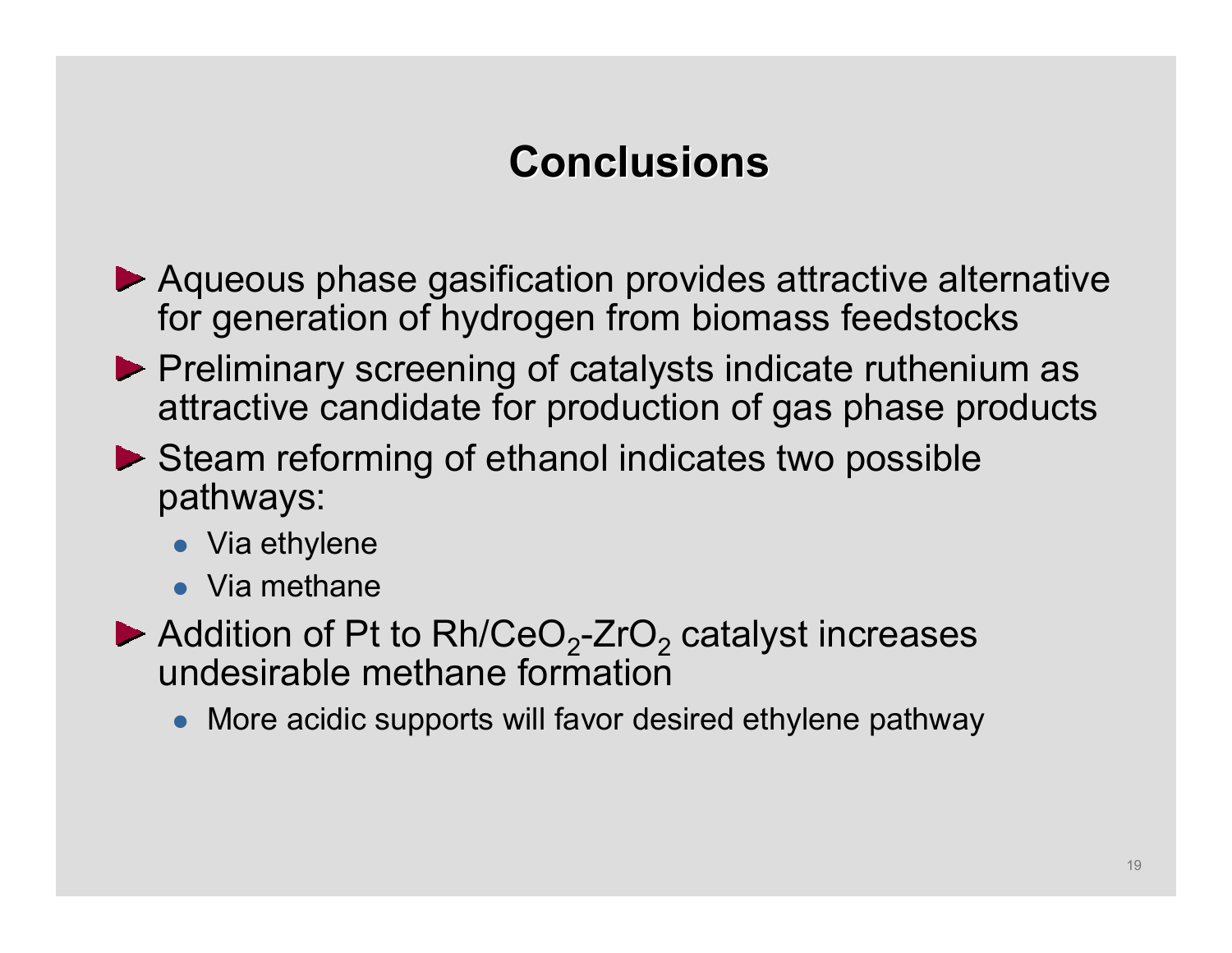# **Future Work Future Work Future Work**

- Scaled-up tests of most active aqueous phase gasification catalysts in slurry and fixed bed reactors
	- $\bullet$  Process variable study with xylitol, sorbitol
	- $\bullet$ Determine advantages, disadvantages of each reactor approach
- Continue microchannel steam reforming studies of EtOH and glycerol
- Verify that conventional steam reforming of sorbitol and xylitol not feasible due to reactant instability
- Demonstrate efficient steam reforming of aqueous phase<br>effluent in microchannel hardware
- Develop process economics for combined aqueous phase gasification/ steam reforming approach
	- $\bullet$ Compare with alternate approaches based on pyrolysis + reforming